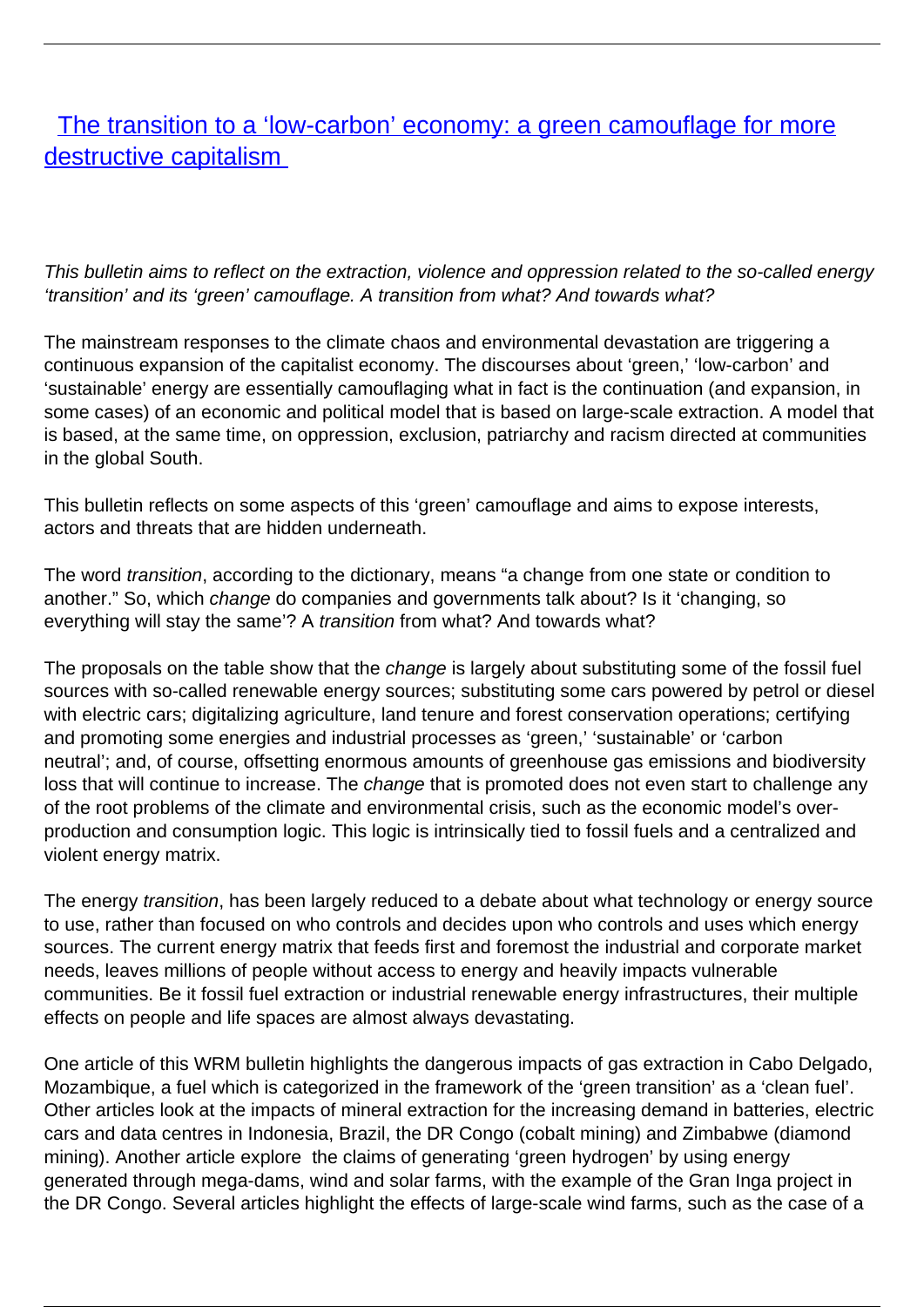wind farm in the province of Ceará, Brazil and the growing logging of balsa wood in Ecuador, which is exported to China for the construction of windmills. Another article underlines the path of pollution and toxicity that hides behind the 'digital' economy. And another one highlights the use of certification as a strategy to legitimize the continuation of the very same economic model.

These articles underscore that what this transition *does not change* is the exploitative relationships and discrimination that is inherent to industrial-scale energy, irrespective of the technology used to produce this energy. The populations that co-exist and depend upon the territories sacrificed for this industrial energy matrix are carrying the heaviest burden. Industrial-scale renewable energy does not change the extreme violence and oppression brought about by the mega-infrastructure needed to extract and operate the energy system, nor the globalized economic model that it powers. Moreover, industrial renewable energy does not address the problem of excessive energy consumption, which is a key underlying cause of the crisis.

Where are these mega infrastructures being built? Where do all those metal minerals and other necessary materials come from? Who were displaced, violated, discriminated against? How much energy is used to build and operate such infrastructures? How much pollution and degradation will that provoke, and for whom? Where does the waste of these processes end up? Where does this 'energy' go to and where does it not reach? Which type of societies do these infrastructures enable? And which ones do they destroy?

Tariq Fancy, former chief officer for sustainable investing at BlackRock, the world's largest asset manager, affirmed that business "run for-profit machines that will operate exactly as you would expect them to do (…) Moving money to green investments doesn't mean polluters will no longer find backers. If you sell your stock in a company that has a high emissions footprint, it doesn't matter. The company still exists; the only difference is that you don't own them. The company is going to keep on going the way they were and there are 20 hedge funds who will buy that stock overnight. The market is the market." He also stressed how businesses are only investing in green assets in order for them "to not get caught up in the damage when it [climate change] hits." (1)

The reality is that the green camouflage of the so-called *transition* is to conceal that fossil fuel and coal companies keep expanding and profiting just as before. Banks and other investors keep providing finance to the leading fossil fuel companies developing new large-scale, contested coal, oil and gas projects. (2) And the excess production and consumption trend is also set to continue. In the last 120 years, the human population grew five times (from 1.5 to 7.5 billion) while the inputs processed in the global economy (biomass, fossil fuels, building materials, metals) grew approximately thirteen times, from 7.5 to 95 Gt per year. (3)

An urgent and drastic reduction of the industrial-scale, centralized energy production and consumption must be a priority. Hence, the discussion cannot simply be about switching from one source of energy to another or about using carbon offsets to claim that production has become 'low carbon'. The discussion should rather begin from recognizing the intrinsic exploitation and destruction embedded in the dominant economic model. It would be a necessary starting point for change towards more just and respectful economies, as well as fundamentally different concepts, understanding and uses of 'energy' to come forward.

The challenge is to open up space for debates from the bottom up to learn about different concepts of energy (4). This would enable a different discussion altogether about what energy is, and what energy sovereignty would entail. The transition currently underway towards a so-called 'low carbon' economy is only for a few and it strengthens the historical inequalities and injustices that are mostly